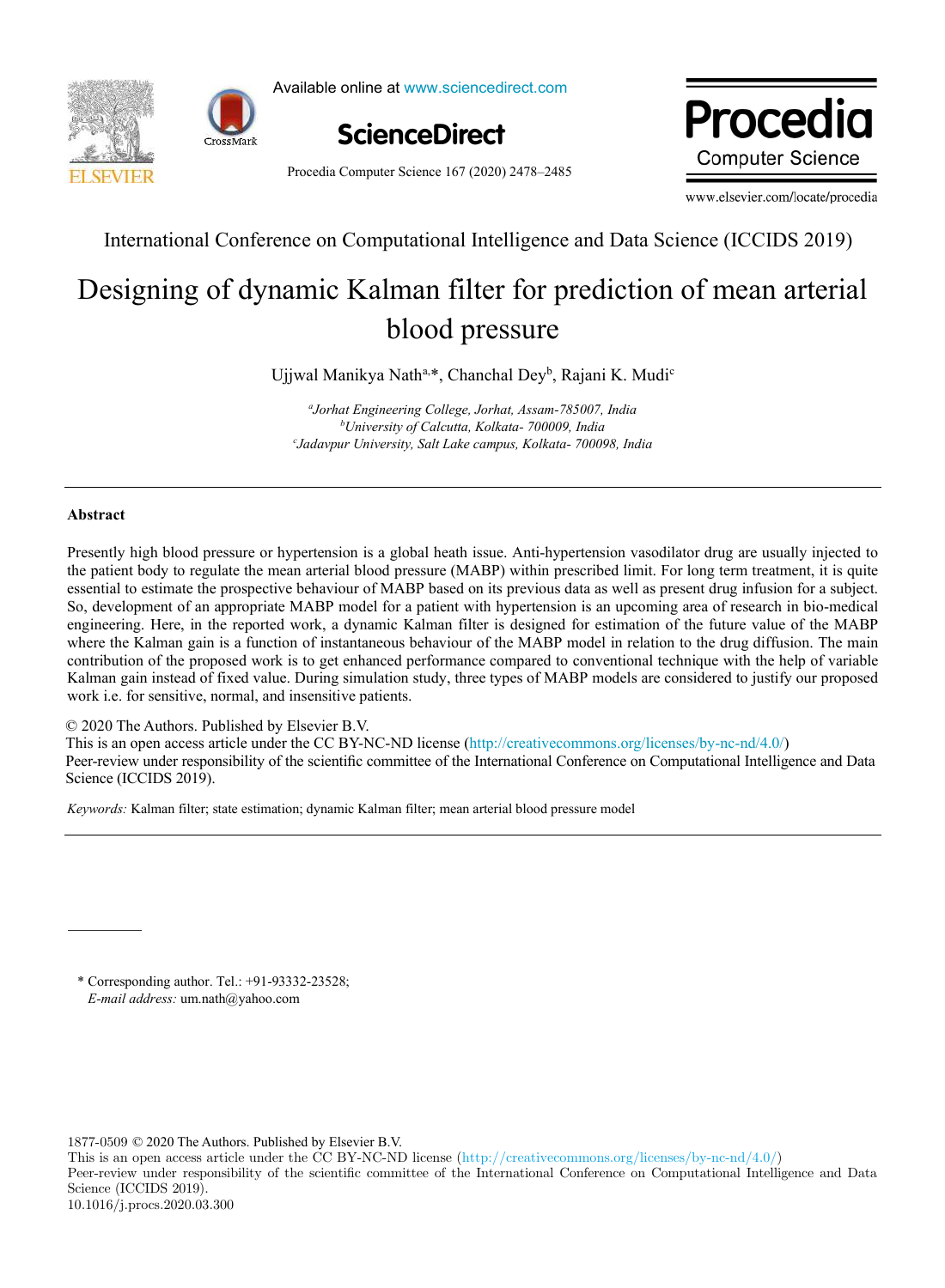# 1. Introduction

Hypertension is the medical terminology of high blood pressure which is a very common ailment of our today's stressful daily life, affecting people of any age group [1]. It can lead to severe complications and increases the risk of heart disease, cardiac arrest, and even death [2]. Blood pressure (BP) [3] is the pressure exerted by the blood against the arterial walls. It is an important parameter to ascertain healthiness of the overall physiological behaviour of a human body. Functioning of heart as well as flexibility of blood vessels (arteries) are the key factors towards maintaining the healthy value of blood pressure. It is a vital parameter because it delivers oxygen, nutrients, white blood cells, antibodies for immunity, and hormones such as insulin etc. to the various organs of human body. Moreover, blood pressure (BP) regulation is extremely essential to avoid unwanted medical emergencies as well as to restrict blood loss during surgery.

Sodium Nitroprusside (SNP) is an anti-hypertension vasodilator drug which is considered to be a powerful medication to lower mean arterial blood pressure (MABP) [4]. However, to adjust the appropriate dose of SNP it is also essential to estimate the future value of MABP for a patient based on drug infusion. In [5], Kalman filter (KF) and fuzzy logic based controller is used to track the desired value of MABP. Other blood pressure control schemes are found in [6-10]. Here, in the reported work, we will try to predict the future behavior of MABP for three different patient models [6-7] i.e. for sensitive, normal and insensitive class based on past and present drug infusion data [11]. Here, Kalman filter (KF) [12-14] plays two important roles, initially it helps to estimate the future state and subsequently update the predicted state if there is any mismatch between actual model response and predicted response. Hence, the proposed work is based on dynamic Kalman filter methodology where Kalman gain will vary based on present process operating condition instead of fixed Kalman gain. In the reported work Kalman gain is a function of mismatch between actual model response and corrected output.

Rest of the paper is organized as follow – in section 2, discussion is provided on mean arterial blood pressure estimation. Subsequently, in section 3, discussions are presented about designing of Kalman filter. Proposed work is reported in section 4 and simulation study is given in section 5. At the end conclusion is presented in section 6.

# 2. Mean arterial blood pressure

In biomedical engineering control-oriented modeling for drug delivery problems is quite complex, dynamic and challenging in nature. In tune with system modeling, dynamic model of patient's response to the SNP infusion based on correlation analysis with pseudo-random binary signal (PRBS) is reported by Slate [11]. Input-output behavior due to the effect of SNP on MABP for a patient is modeled as given by Eqn. (1) and corresponding block diagram representation is shown in Fig. 1.

$$
\frac{\Delta P(s)}{I(s)} = \frac{Ke^{-T_i s}(1 + \alpha e^{-T_c s})}{\tau s +}
$$
 (1)

Where  $\Delta P(s)$  = Change in MABP (mmHg),

- $I(s)$  = Infusion rate of drug (ml/h),
- $K =$  Sensitivity of the patient to the drug (mmHg/(ml/h)),
- $\alpha$  = Recirculation coefficient (dimension less),
- $T_i$  = Initial transport delay (sec),
- $T_c$  = Recirculation transport delay (sec),
- $\tau$  = Time constant (sec).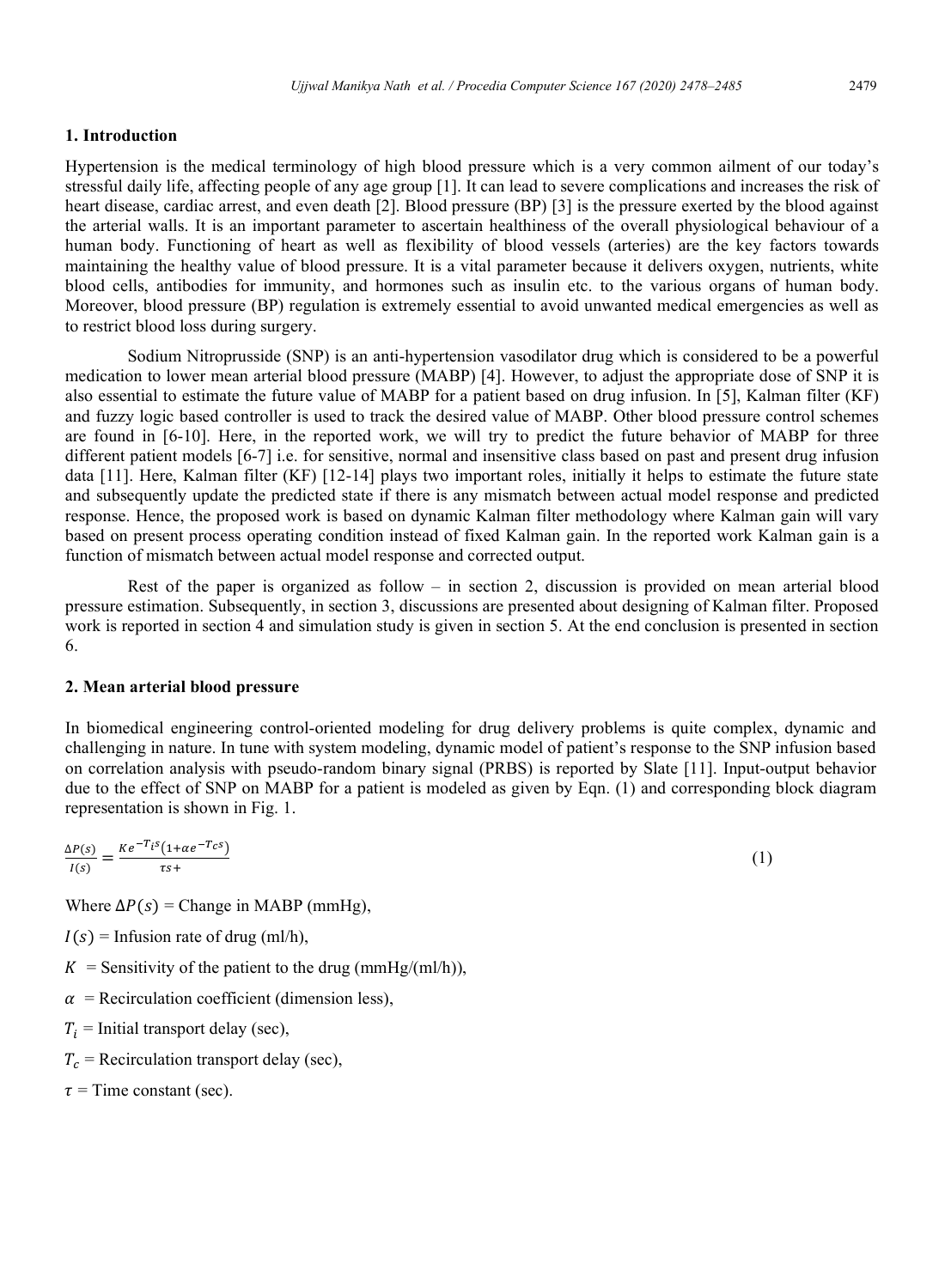

Fig. 1 Block diagram representation of MABP model for a patient.

Values of all the parameters for three different subjects [6-7] are listed in Table 1. It is to note that model parameters are not identical for all type of patient. These values are well approximated and actually they vary from person to person.

| Table 1. Parameters value of patient's model |  |  |  |
|----------------------------------------------|--|--|--|
|----------------------------------------------|--|--|--|

| Parameter | <b>Sensitive</b> | <b>Normal</b> | <b>Insensitive</b> |
|-----------|------------------|---------------|--------------------|
| K         | -9               | $-0.7143$     | $-0.1786$          |
| $\alpha$  | $\theta$         | 0.4           | 0.4                |
| $T_i$     | 20               | 30            | 60                 |
| $T_c$     | 30               | 45            | 75                 |
| τ         | 30               | 40            | 60                 |

A disturbance signal is introduced shown in Fig. 2 as suggested in [6-7].



Fig. 2 Block diagram representation of process model with disturbance.

The transfer function as given by Eqn. (1) is computed after substituting the values as listed in Table 1. However, the transfer function model also can be realized with the help of state space model as given by Eqn. (2)

$$
\dot{x} = Ax + Bu
$$
 and  $y = Cx$ 

where x is the state variable and u is the input excitation. A is dynamic system matrix, B is input matrix, and C is output matrix.

 $(2)$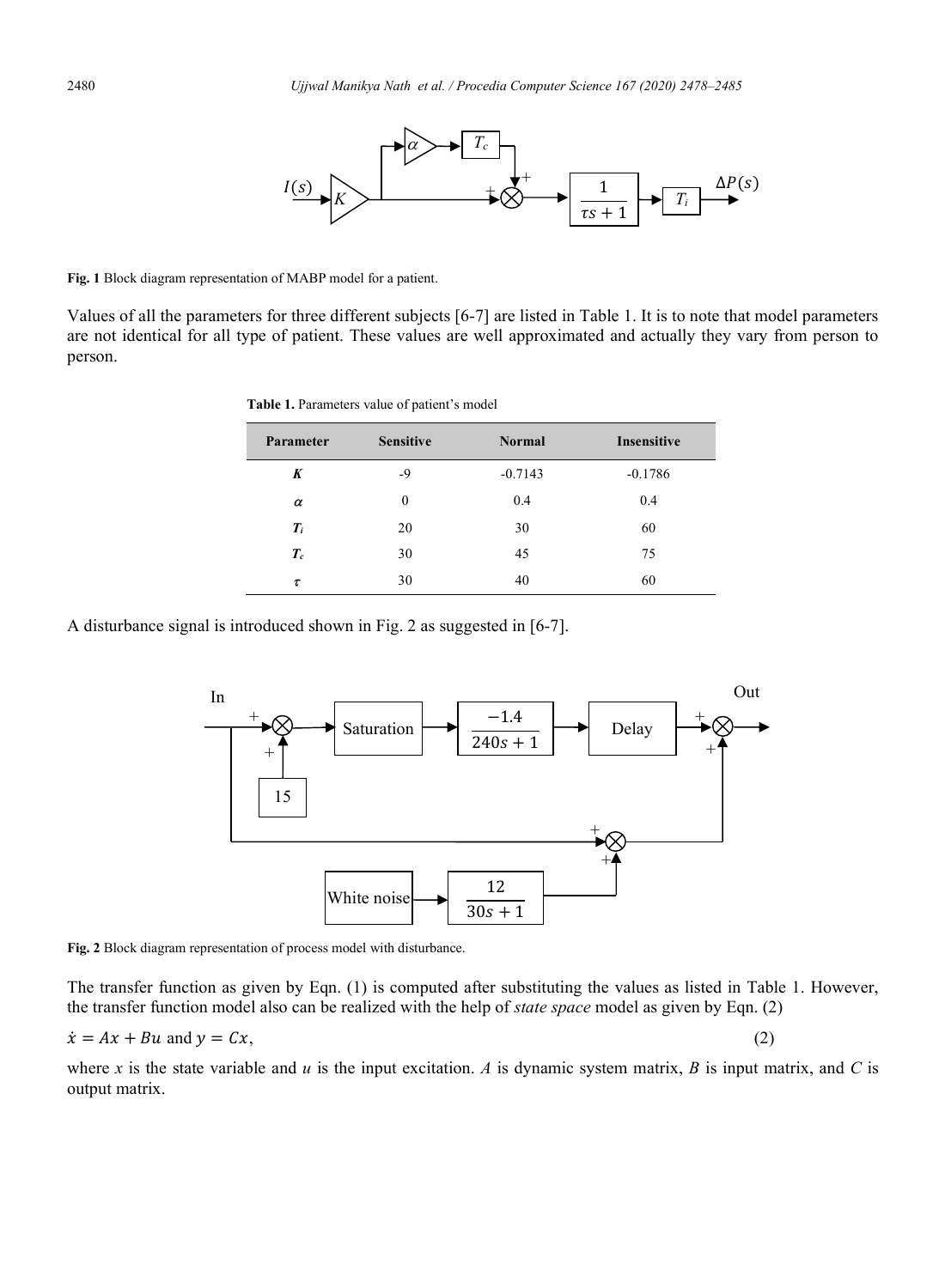#### 3. Designing of Kalman filter

Kalman filter (KF) [12-14] is based on *predictor-corrector* algorithm for solving numerical problems as shown in Fig. 3. KF estimates the *state* by using feedback control while filter estimates the process state and subsequently obtains feedback in the form of (noisy) measurements. Moreover, the mathematical relations for Kalman filter fall into two groups: *prediction* equations and *measurement update* equations. The *prediction* equations are responsible for projecting forward the current state and error covariance provides the *priori* estimates for the next time step. The *measurement update* equations are responsible for feedback i.e. for incorporating a new measurement into the *priori* estimate to obtain an improved *posteriori* estimate.

The *prediction state* is based on Eqns. (3) and (4) and Eqns.  $(5)-(7)$  are concerned with *measurement update* state. The first task during the measurement update is to estimate the Kalman gain  $(K_K)$  by Eqn. (5). The subsequent step is to measure the process output to obtain  $y_k$ , and then to generate the *corrected* state estimate by incorporating the measurement data as given in Eqn. (5). The final step is to obtain a *corrected* error covariance estimate from Eqn. (7). After each time sample and measurement update pair, the estimation process is repeated with the previous *corrected* estimates used to project or predict the new *prediction state*. This recursive nature is one of the very lucrative features of Kalman filter.

Prediction state

$$
x_k|_{predict} = Ax_{k-1} + Bu_k
$$
\n(3)

$$
P_k|_{predict} = AP_{k-1}A' + Q
$$
\n<sup>(4)</sup>

Update state

$$
K_k = \frac{P_k|predict^C}{CP_k|predict^C + R}
$$
 (5)

$$
x_k|_{corrected} = x_k|_{predict} + K_k(y_k - Cx_k|_{predict})
$$
\n
$$
(6)
$$

 $P_k|_{corrected} = (I - K_k C)P_k|_{predict}$ 



Fig. 3 Basic block diagram of Kalman filter.

During realization of the filter, each of the measurement error covariance matrix and the process noise  $(O)$  need to be measured prior to operation of the filter. Sometimes a very poor model can be used simply by injecting enough uncertainty via the selection of Q. Certainly in this case one would expect that the measurements of the process would be reliable. The measurement noise covariance  $(R)$  is also considered during the measurement updated state.

 $(7)$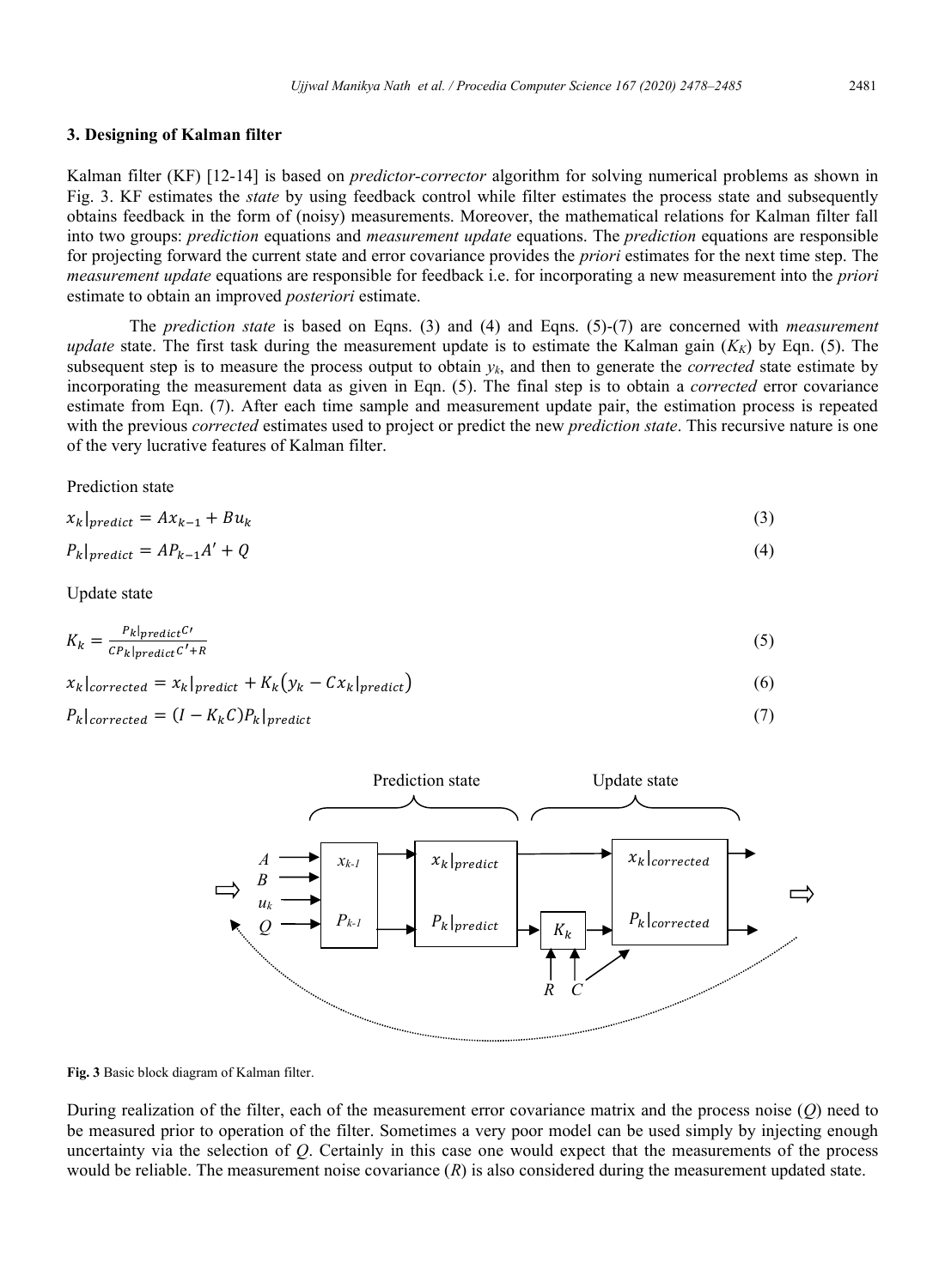## 4. Proposed dynamic Kalman filter

In the proposed case, a dynamic Kalman filter is illustrated where Kalman gain  $(K_K)$  is modified by a factor  $(\gamma)$ .  $\gamma$  is calculated based on the Eqn. (8) and the proposed Kalman gain  $(K_k|_{proposed})$  is given by Eqn. (9).

$$
\gamma = |measurement - y_k|_{corrected}|,
$$
\n(8)

$$
K_k|_{proposed} = (\gamma + 1) \frac{P_k|_{predict}^{C}}{CP_k|_{predict}^{C'} + R}.
$$
\n(9)

Fig. 4 shows the proposed Kalman filter with dynamic gain for MABP estimation. One extra feedback loop is incorporated in the Fig. 4 to provide the dynamic nature of the KF behaviour. The factor  $\gamma$  is based on difference between actual measurement and corrected output  $(y_k|_{corrected}|)$  of the KF.



Fig. 4 Proposed dynamic Kalman filter for MABP estimation.

## 5. Simulation study



Fig. 5 Sensitive patient response due to conventional and proposed state for (a) prediction and (b) correction state.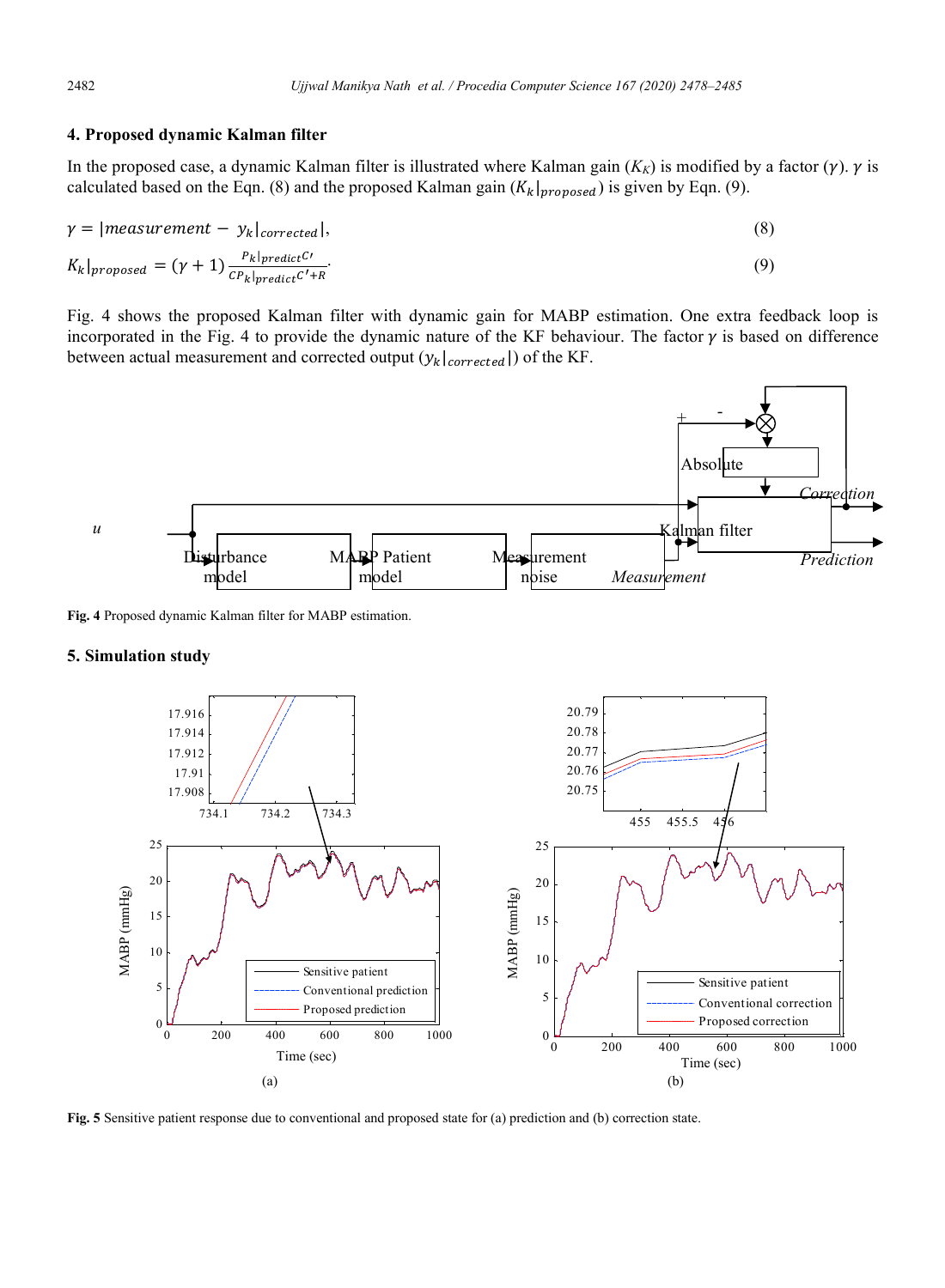

Fig. 6 Normal patient response due to conventional and proposed state for (a) prediction and (b) correction state.



Fig. 7 Insensitive patient response due to conventional and proposed state for (a) prediction and (b) correction state.

For simulation study, MABP model is chosen which is classified into three different categories i.e. sensitive, normal and insensitive [6-7] model. Block diagram representation of the MABP model as given by Eqn. (1) is shown in Fig. 3 and values of the related parameters are listed in Table 1. Initially, state space model (Eqn. (2)) is computed based on the MABP model and KF is designed based on it. Here, for simulation study MATLAB SIMULINK tool is used. A negative unit step (-1 ml/h) is applied as input to the MABP model and corresponding responses are observed.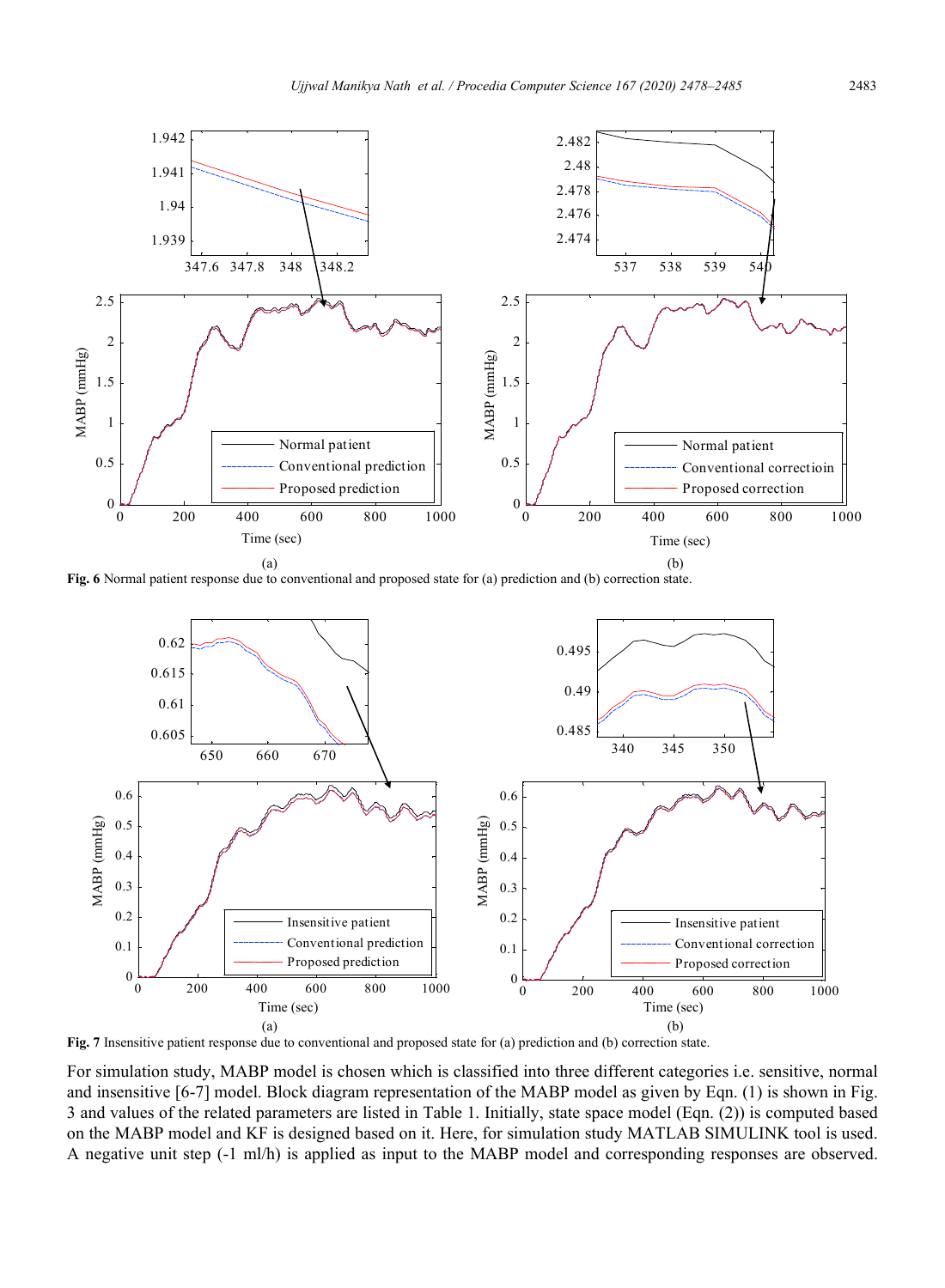Simulation responses are shown in Figs. 5-7 for sensitive, normal, and insensitive model respectively. The zoomed view is also depicted for better visibility of the reported results. For quantitative estimation, integral absolute error (IAE) is calculated for both the conventional and proposed KF cases. Two sets of IAE values are calculated as given by Eqns. (10) and (11) and the values are listed in Table 2. In Eqn. (10),  $IAE<sub>P</sub>$  is calculated based on the difference between model output and predicted output. However, difference between model output and corrected output is represented by  $IAE<sub>C</sub>$ .

$$
IAE_P = \sum |Actual \ model \ output - Predicted \ output |.
$$
 (10)

$$
IAEC = \sum |Actual mode output - Corrected output|.
$$
 (11)

Figs.  $(5)-(7)$  as well as IAE<sub>P</sub> and IAE<sub>C</sub> values listed in Table 2 substantiate the superiority of our proposed technique. The reported scheme is capable to provide closer response than the conventional KF method as well as smaller IAE values indicates the superiority of our proposed technique. The graphical analysis of IAE<sub>P</sub> and IAE<sub>C</sub> are shown in Fig. (8) and Fig. (9) respectively. It is clearly visible from Figs. (8) and (9) that proposed scheme provides lesser IAE values compared to existing technique.

Table 2. Performance indices

|                                 | <b>Methods</b>   | <b>Sensitive Patient</b> |                  |                         | <b>Normal Patient</b> |                  | <b>Insensitive Patient</b> |  |
|---------------------------------|------------------|--------------------------|------------------|-------------------------|-----------------------|------------------|----------------------------|--|
|                                 |                  | <b>IAE</b> <sub>P</sub>  | IAE <sub>C</sub> | <b>IAE</b> <sub>P</sub> | IAE <sub>C</sub>      | IAE <sub>P</sub> | IAE <sub>C</sub>           |  |
|                                 | Conventional     | 182.14                   | 4.99             | 21.82                   | 2.89                  | 10.34            | 5.98                       |  |
|                                 | Proposed         | 180.20                   | 3.19             | 20.15                   | 2.70                  | 9.87             | 5.43                       |  |
| 183<br>182<br>181<br>180<br>179 | IAE <sub>P</sub> | 22<br>21<br>20<br>19     | IAE <sub>P</sub> |                         |                       | 11<br>10<br>9    | IAE <sub>P</sub>           |  |
| Conventional                    | Proposed         | Conventional             | Proposad         |                         |                       | Conventional     | Proposed                   |  |
|                                 | (a)              |                          | (b)              |                         |                       |                  | (c)                        |  |

Fig. 8 Graphical analysis of IAE values of prediction error (IAE<sub>P</sub>) for (a) sensitive patient (b) normal patient and (c) insensitive patient.